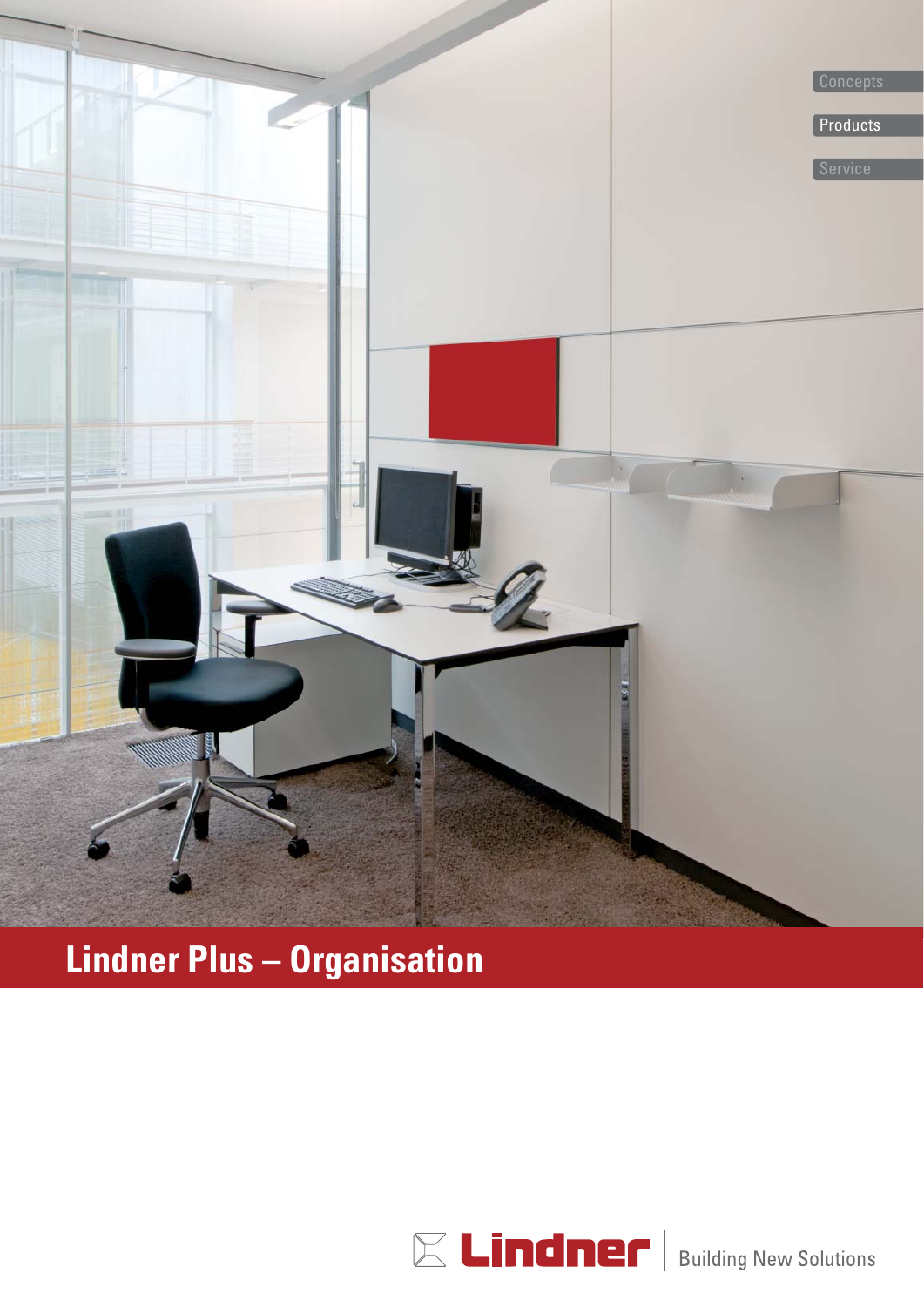

## **Building new solutions.**

Lindner undertakes major worldwide projects in all areas of interior finishes, insulation technology, industrial services and building facades. From pre-planning through to project completion Lindner is your partner of choice.

The Company's extensive manufacturing capability enables quality to be strictly maintained whilst allowing maximum flexibility to meet individual project requirements.

Environmental considerations are fundamental to all Lindner's business principles.

Through partnerships with clients Lindner turns concepts into reality.

## **Choosing Lindner you have:**

#### Lindner Concepts:

Tailored solutions specifically geared to satisfy individual project requirements

#### Lindner Products:

Quality materials and systems to the very highest industry standards

Lindner Service: Comprehensive project management services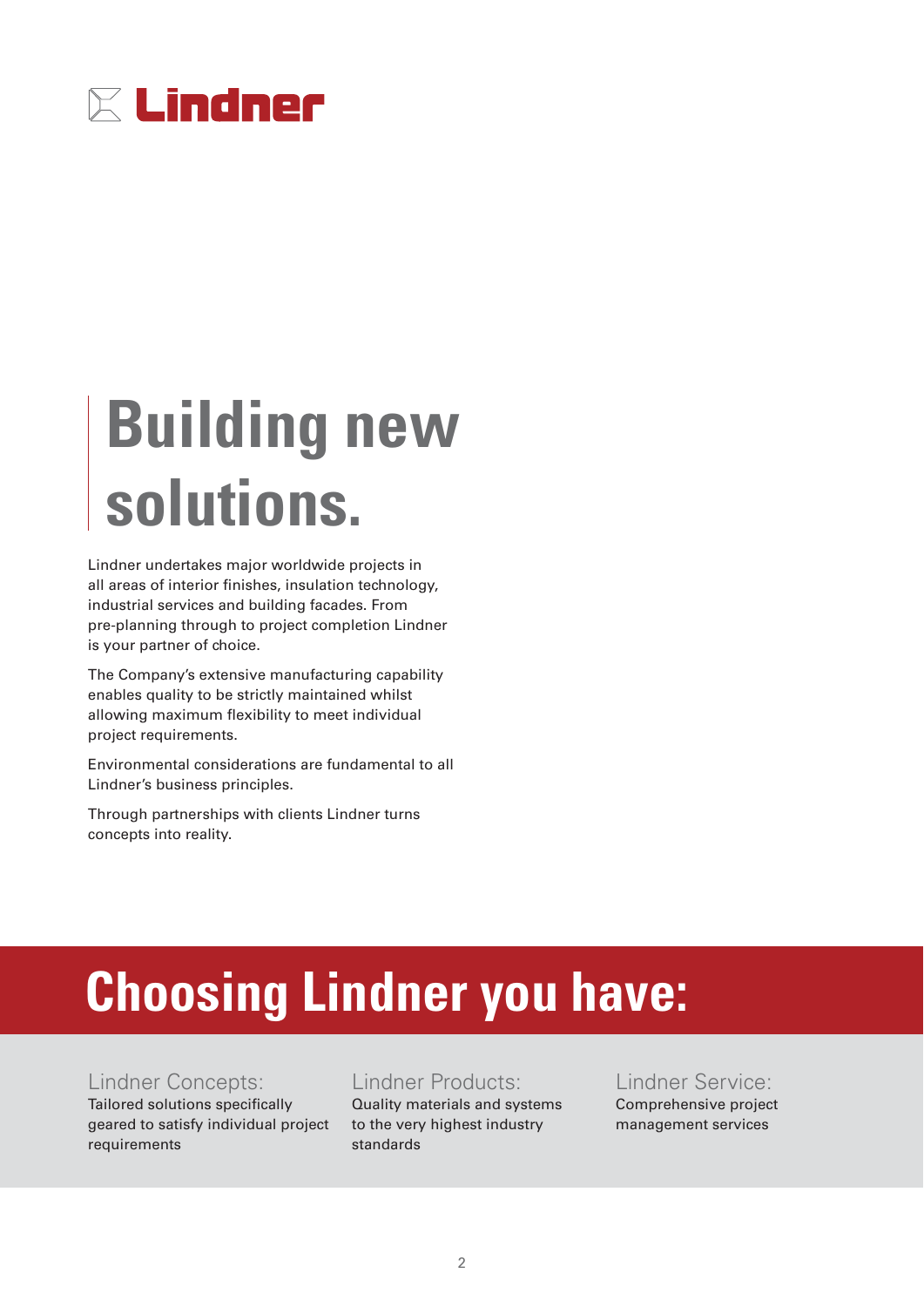# **Lindner Plus – Organisation**

Our range of organised storage components keeps your office and interiors tidy: from shelving and filing systems to whiteboards. Ensuring all your documents are stored perfectly in the right place.

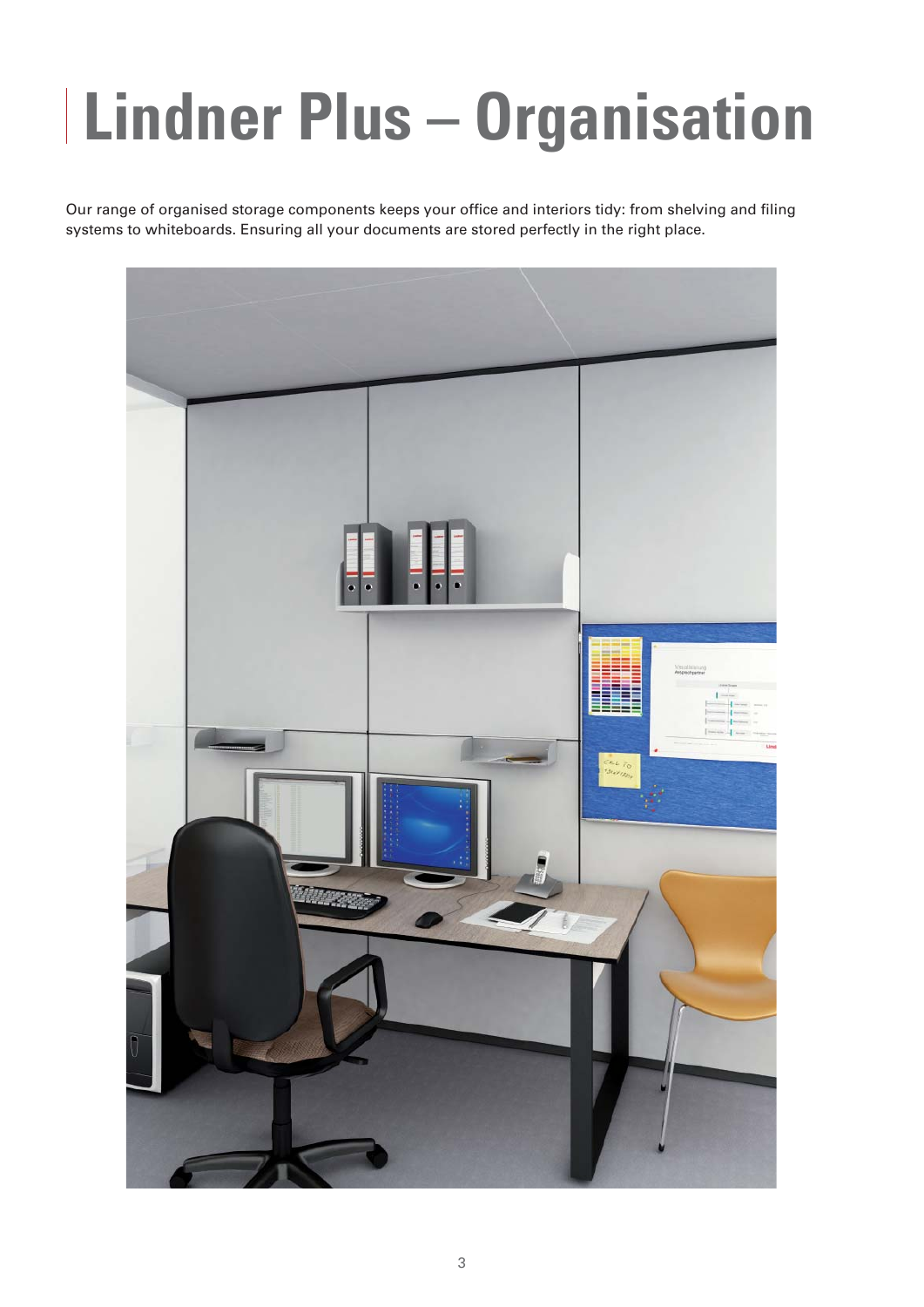## **Bracket-mounted shelf system**

The shelf system is hooked into the substructure in the system joints. It is ideally suited for organising folders, books and other office supplies.

| Item no. | <b>Article</b>                                                                                                                                                                                                                                | <b>Photo</b> |
|----------|-----------------------------------------------------------------------------------------------------------------------------------------------------------------------------------------------------------------------------------------------|--------------|
| 001      | Shelf system without end supports<br>Flat shelf supports, for hook-on type wood or<br>metal shelving.<br>Material: Powder-coated metal;<br>blockboard coated with white melamine resin,<br>plastic-edged.<br>Available in several dimensions. |              |

| Item no. | <b>Article</b>                                                                                                                                                                                                                | <b>Photo</b> |
|----------|-------------------------------------------------------------------------------------------------------------------------------------------------------------------------------------------------------------------------------|--------------|
| 002      | Shelf system with book-ends<br>Book-ends, for hook-on type wood or metal<br>shelving.<br>Material: Powder-coated metal;<br>blockboard coated with white melamine resin,<br>plastic-edged.<br>Available in several dimensions. |              |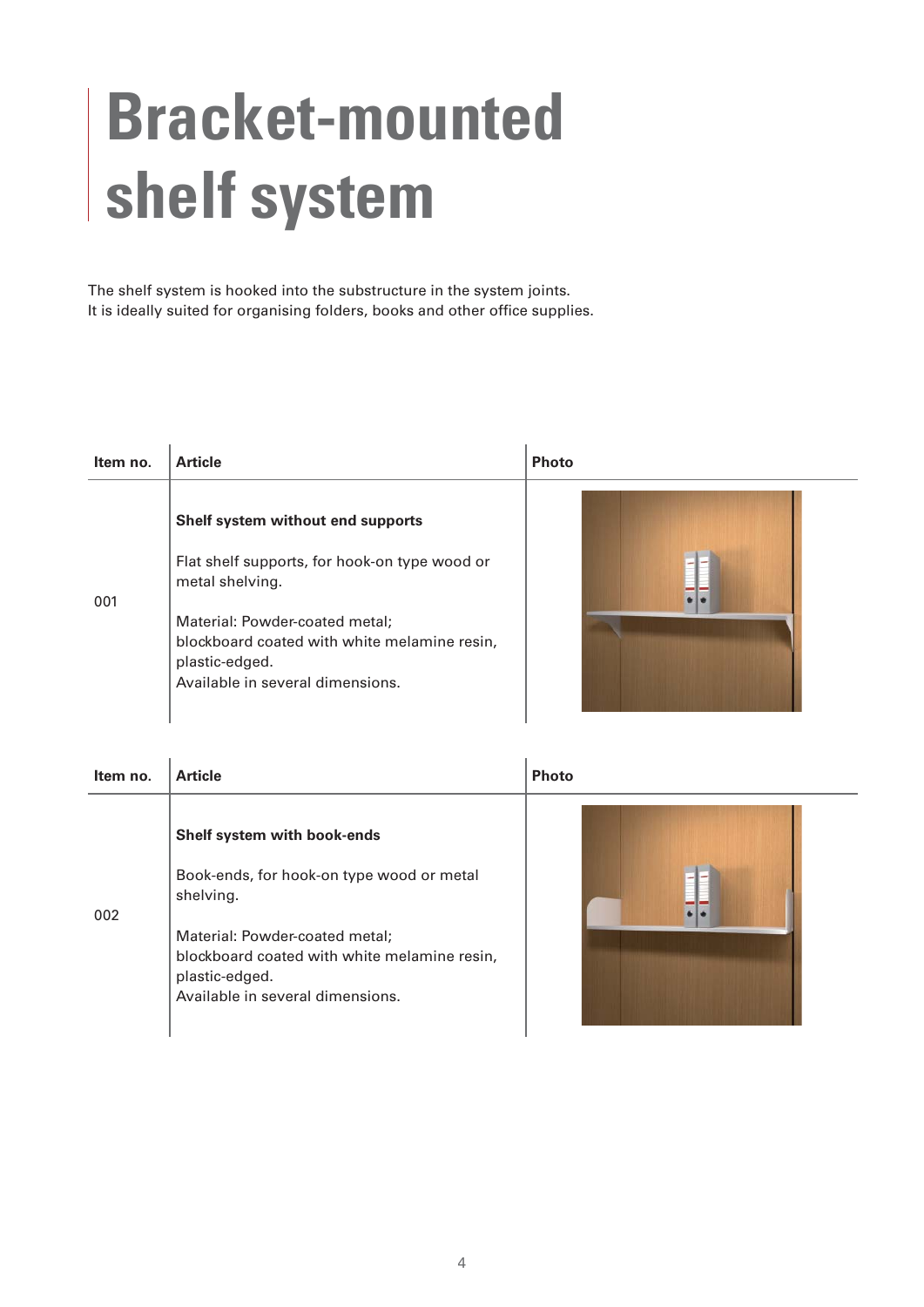## **Integrated traverse organisation**

Aluminium rails are integrated into the wood or metal wall panels of Lindner Logic partition walls, enabling organised storage for accessories.

#### Note:

The aluminium rails panel option must be specified when ordering the wall panels. The system cannot be retrofitted.



| Item no. | <b>Article</b>                                                       | <b>Photo</b> |
|----------|----------------------------------------------------------------------|--------------|
| 102      | <b>Folder rack</b><br>Material: Anodised non Concord Cater available |              |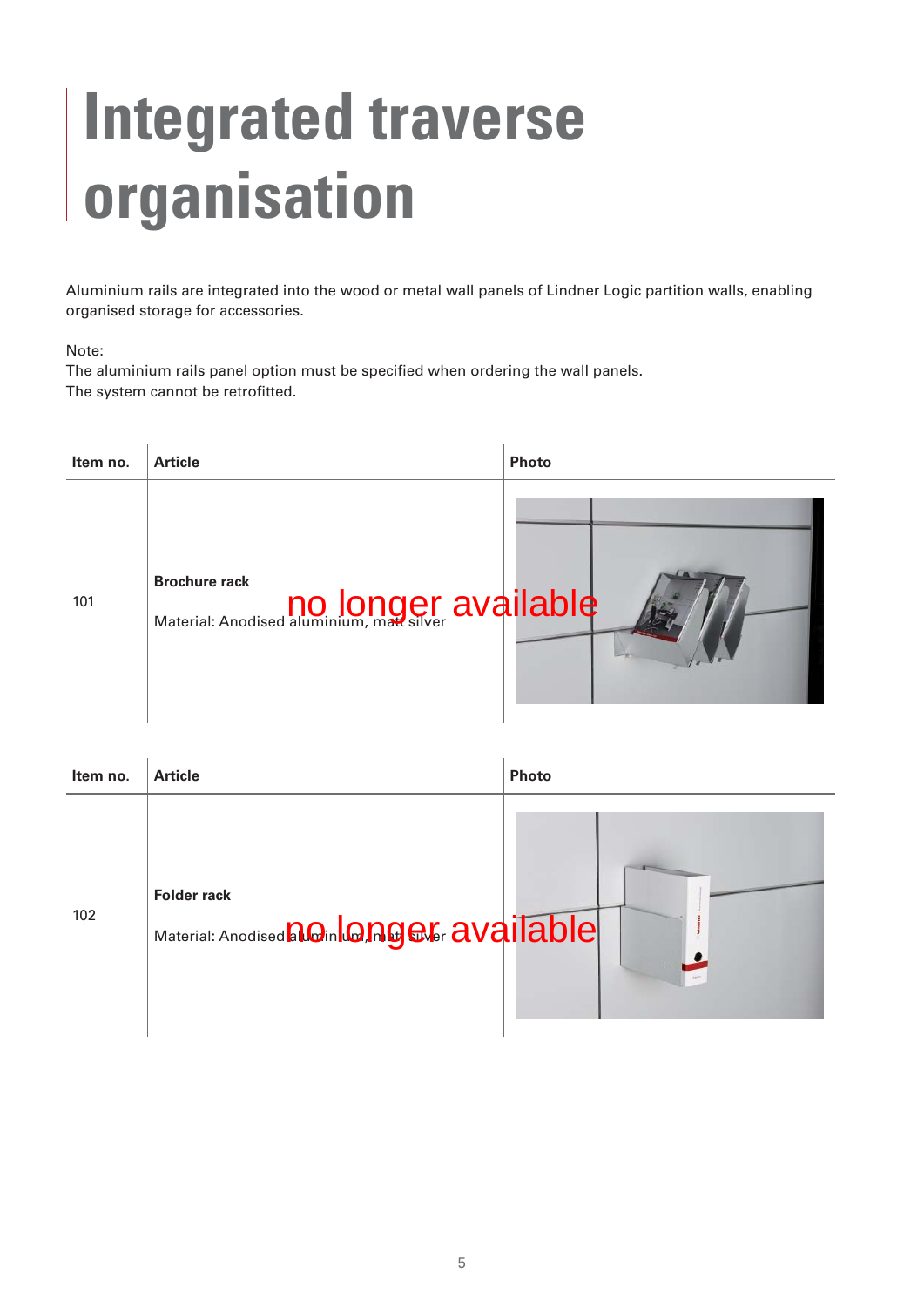| Item no. | <b>Article</b>                                                                                  | <b>Photo</b> |
|----------|-------------------------------------------------------------------------------------------------|--------------|
| 103      | <b>CD</b> rack<br>Material: Anodised aluminium, matt silver<br>Available in several dimensions. |              |

| Item no. | <b>Article</b>                                                   | Photo |
|----------|------------------------------------------------------------------|-------|
| 104      | <b>Picture hook</b><br>Material: Anodised aluminium, matt silver |       |

| Item no. | <b>Article</b>                                                                                       | Photo |
|----------|------------------------------------------------------------------------------------------------------|-------|
| 105      | <b>Storage rack</b><br>Material: Anodised aluminium, matt silver<br>Available in several dimensions. |       |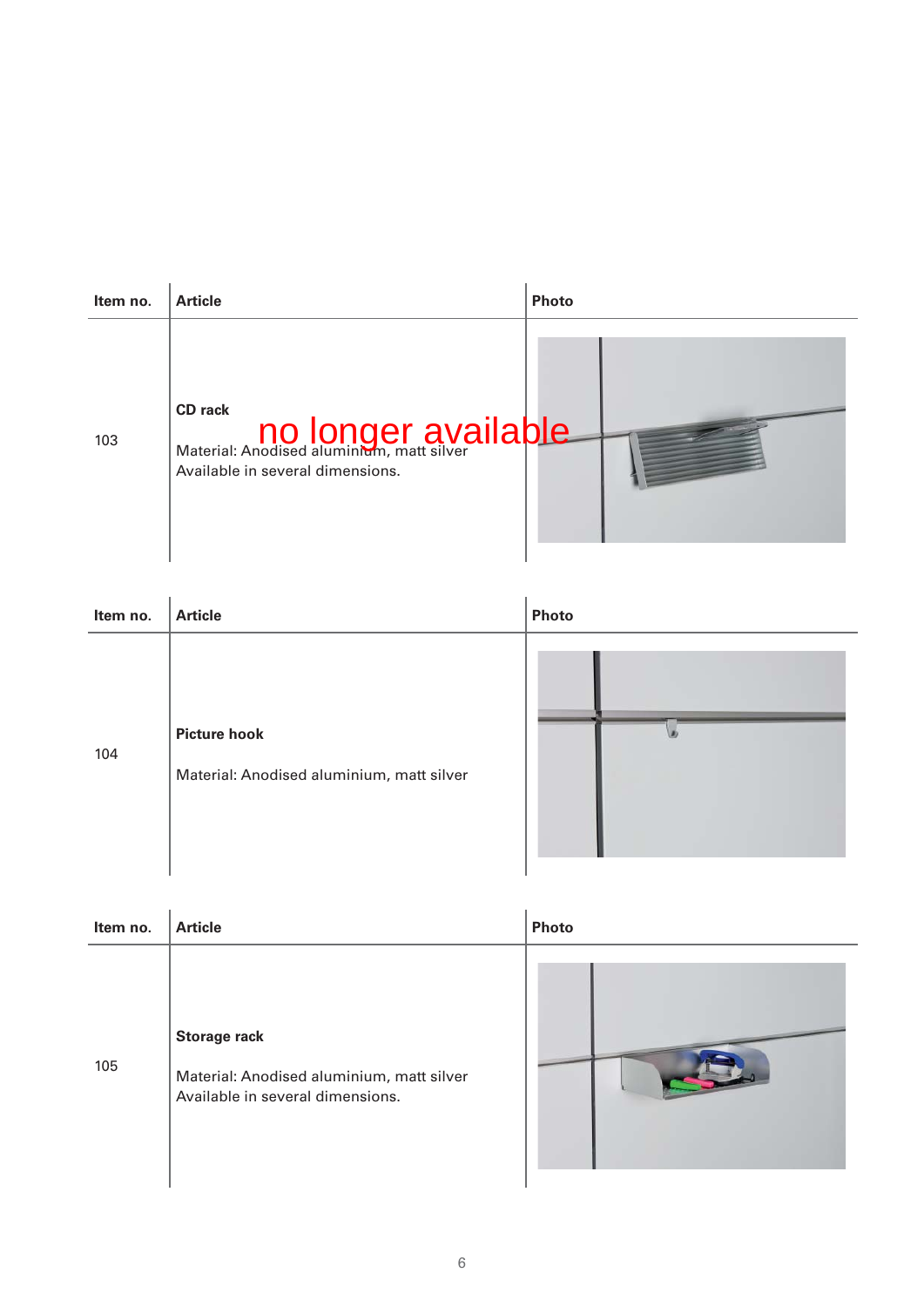| Item no. | <b>Article</b>                                                      | Photo |
|----------|---------------------------------------------------------------------|-------|
| 106      | <b>Bookrest</b><br>Material: Anodised alumnum Dmatt singer vailable |       |

| Item no. | <b>Article</b>                                                                        | <b>Photo</b> |
|----------|---------------------------------------------------------------------------------------|--------------|
| 107      | <b>Wastepaper bin</b><br>Material: Anodise <b>n Onil Ongei<sup>k</sup>e available</b> |              |

| Item no. | <b>Article</b>                                                                  | Photo |
|----------|---------------------------------------------------------------------------------|-------|
| 108      | <b>Cloakroom hook</b><br>Material: Anodised all <b>In Qurk Quager</b> available |       |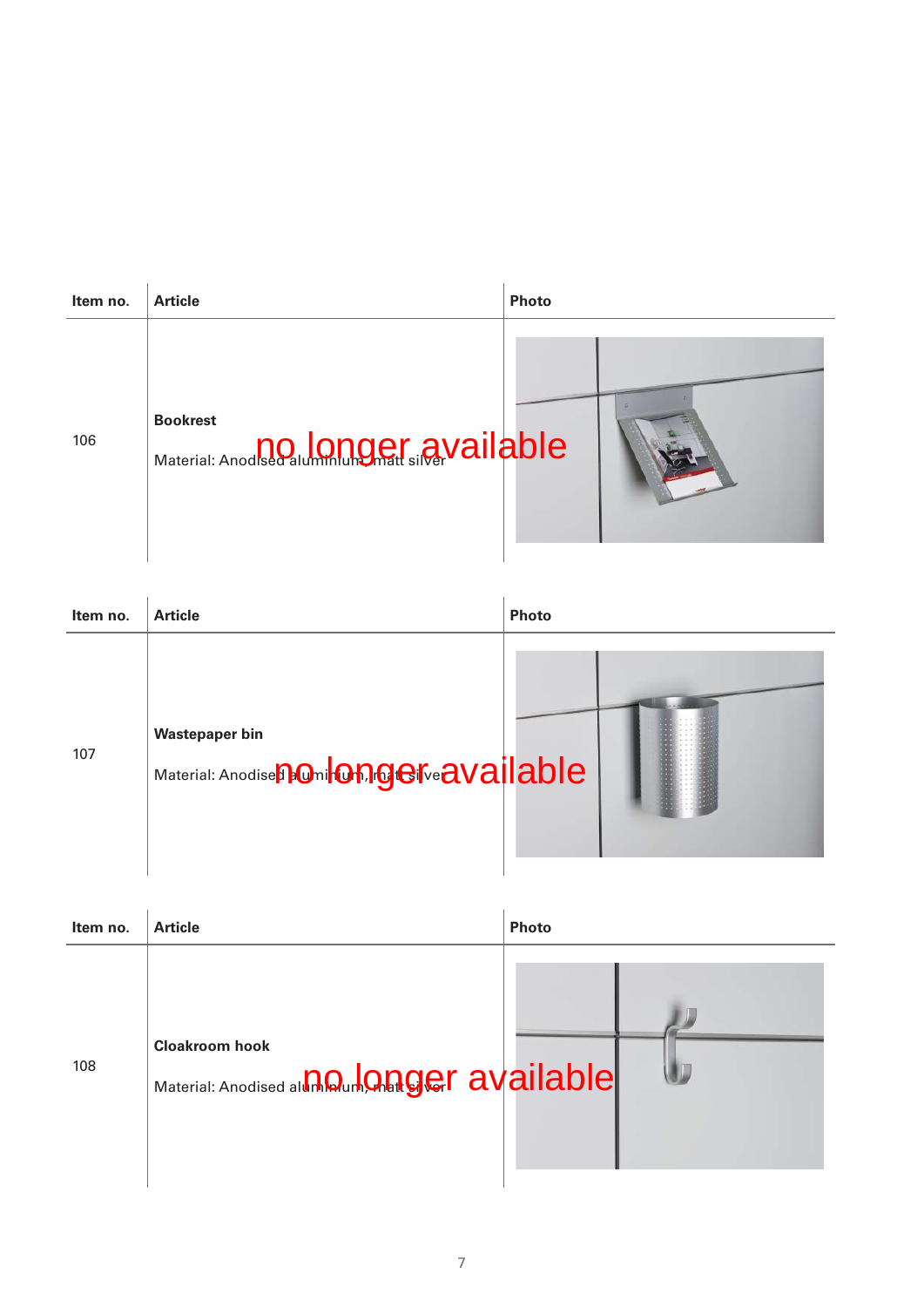| Item no. | <b>Article</b>                                                         | <b>Photo</b> |  |
|----------|------------------------------------------------------------------------|--------------|--|
| 109      | Single coat hook<br>Material: Anodised aluminium gratt silver Vailable |              |  |

| Item no. | <b>Article</b>                                                               | Photo |
|----------|------------------------------------------------------------------------------|-------|
| 110      | <b>Triple coat hook</b><br>Material: Anodis <b>Paul Onges Fil @ Vailable</b> | o     |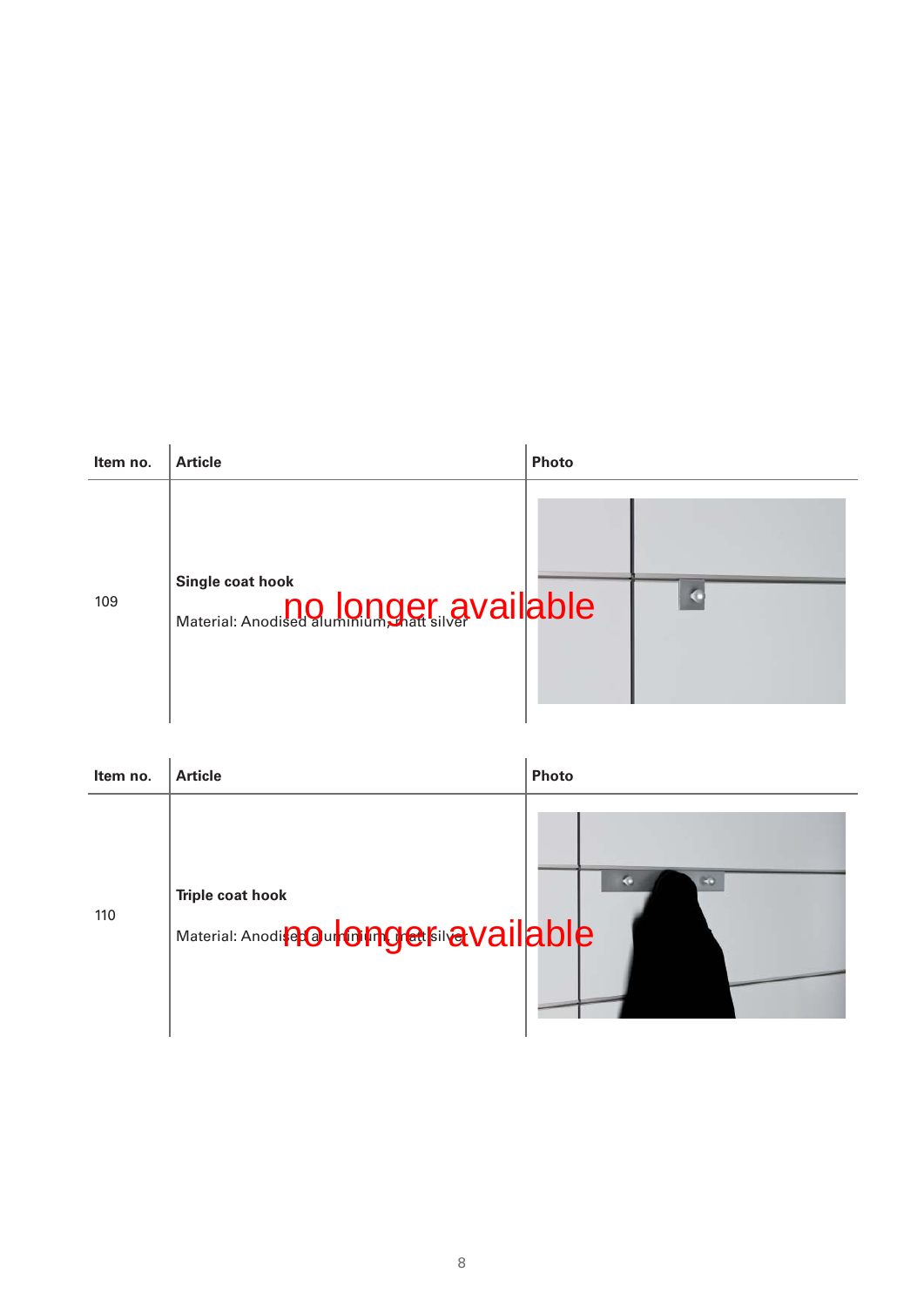## **Bracket-mounted traverse organisation**

An elegant, minimalist rail system that uses special adapters to hook into the vertical system joints. The accessory elements are hooked into the rail. Plastic rollers are attached to the underside of the rails: these rollers can hold loose pages or charts. The accessory elements are secured in the rail and all movable boards are fitted with spacing rollers to avoid scratching the wall.

The bracket-mounted traverse organisation system can also be installed on plasterboard or exposed walls.

| Item no. | <b>Article</b>                                                                                                                                                                                                                                                                                                                                               | <b>Photo</b> |
|----------|--------------------------------------------------------------------------------------------------------------------------------------------------------------------------------------------------------------------------------------------------------------------------------------------------------------------------------------------------------------|--------------|
|          | <b>Bracket-mounted organisation rail</b>                                                                                                                                                                                                                                                                                                                     |              |
| 201      | The bracket-mounted organisation rail is needed<br>for all of the following products except the non-<br>movable boards.<br>Material: Anodised aluminium, matt silver<br>Please select the colour of the decor strip in the<br>rail (see page 16).<br>Adapters for Lindner partition systems are<br>included in delivery.<br>Available in several dimensions. |              |

| Item no. | <b>Article</b>                                                                                                                                                                          | <b>Photo</b> |
|----------|-----------------------------------------------------------------------------------------------------------------------------------------------------------------------------------------|--------------|
| 202      | <b>Magnet adapter</b><br>For attaching the organisation rail to any<br>magnetic surface.<br>This avoids the need to have shelf perforations<br>available in the vertical system joints. |              |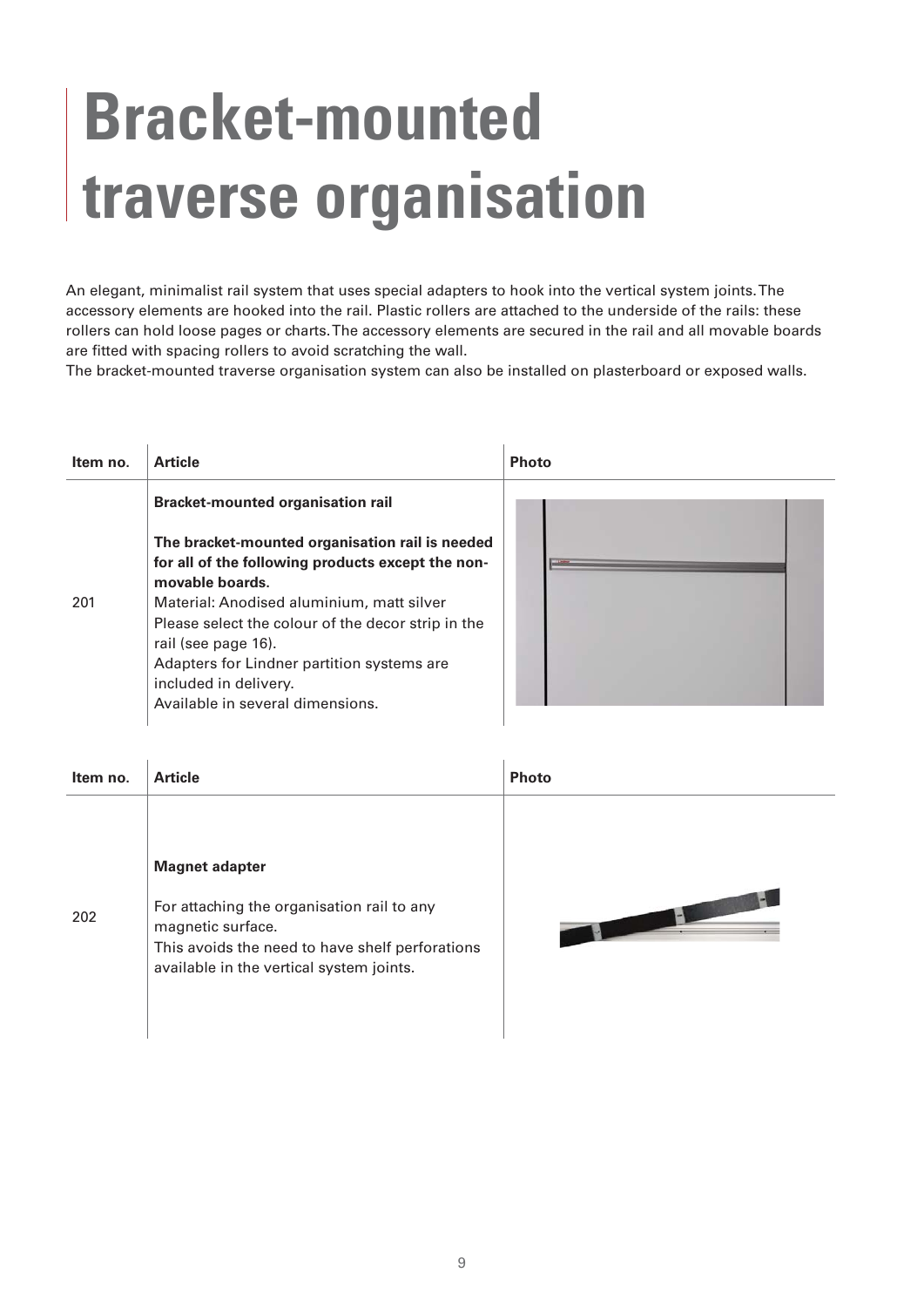| Item no. | <b>Article</b>                                                                                                                                                                                                                                                                                                        | <b>Photo</b> |
|----------|-----------------------------------------------------------------------------------------------------------------------------------------------------------------------------------------------------------------------------------------------------------------------------------------------------------------------|--------------|
| 203      | Whiteboard, usable on one side<br><b>Magnetic fixing</b><br>This board hooks into the rail, where it can slide<br>freely.<br>Material: Anodised aluminium frame, matt silver;<br>whiteboard surface composed of scratch-proof<br>enamelled steel sheet; erasable writing surface.<br>Available in several dimensions. |              |

| Item no. | <b>Article</b>                                                                                                                                                                                                                                                  | <b>Photo</b> |
|----------|-----------------------------------------------------------------------------------------------------------------------------------------------------------------------------------------------------------------------------------------------------------------|--------------|
| 204      | Fabric (pin)board*, usable on one side<br>This board hooks into the rail, where it can slide<br>freely.<br>Material: Anodised aluminium frame, matt silver<br>*Please choose fabric colour; see colour codes<br>on page 16.<br>Available in several dimensions. |              |

| Item no. | <b>Article</b>                                                                                                                                                                                                                                                                                                                                                                                                                                                                     | <b>Photo</b> |
|----------|------------------------------------------------------------------------------------------------------------------------------------------------------------------------------------------------------------------------------------------------------------------------------------------------------------------------------------------------------------------------------------------------------------------------------------------------------------------------------------|--------------|
|          | Sliding board, usable on both sides                                                                                                                                                                                                                                                                                                                                                                                                                                                |              |
| 205      | This board hooks into the rail, where it can slide<br>freely. Range of possible combinations:<br>Magnetic whiteboard + magnetic whiteboard;<br>magnetic whiteboard + fabric* board; fabric*<br>board + fabric* board.<br>Material: Anodised aluminium frame, matt silver;<br>whiteboard surface composed of scratch-proof<br>enamelled steel sheet; erasable writing surface.<br>*Please choose fabric colour; see colour codes on<br>page 16.<br>Available in several dimensions. |              |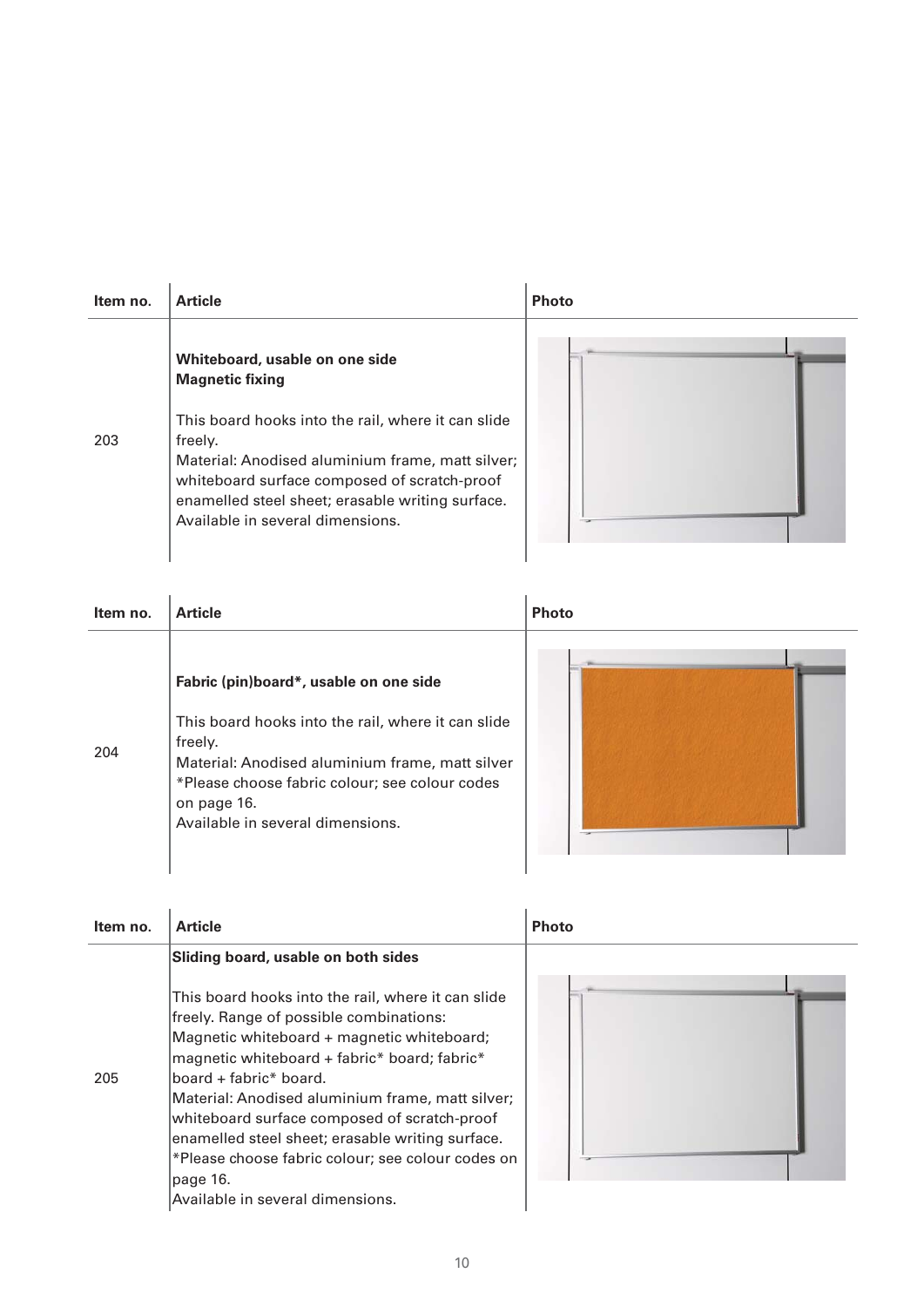| Item no. | <b>Article</b>                                                                                                                                                                   | <b>Photo</b> |
|----------|----------------------------------------------------------------------------------------------------------------------------------------------------------------------------------|--------------|
| 206      | <b>Projection screen</b><br>This board hooks into the rail, where it can slide<br>freely.<br>Material: Anodised aluminium frame, matt silver<br>Available in several dimensions. | 两            |

| Item no. | <b>Article</b>                                                                                                                                                                         | <b>Photo</b> |
|----------|----------------------------------------------------------------------------------------------------------------------------------------------------------------------------------------|--------------|
|          | Projection screen with erasable (wet-wipe)<br>writing surface                                                                                                                          |              |
| 207      | This board hooks into the rail, where it can slide<br>freely.<br>Material: Anodised aluminium frame, matt silver;<br>board surface enamelled steel<br>Available in several dimensions. |              |

| Item no. | <b>Article</b>                                                                                                                                                                                                                                                                                                                                                                                                                  | <b>Photo</b> |
|----------|---------------------------------------------------------------------------------------------------------------------------------------------------------------------------------------------------------------------------------------------------------------------------------------------------------------------------------------------------------------------------------------------------------------------------------|--------------|
|          | Non-sliding whiteboard with magnetic fixing                                                                                                                                                                                                                                                                                                                                                                                     |              |
| 208      | The board hooks into the vertical joints of Lindner<br>partition systems and is non-sliding. The bracket-<br>mounted organisation rail is not required.<br>Supplied with an integrated organisation groove<br>with edge protection.<br>Material: Anodised aluminium frame, matt silver;<br>whiteboard surface composed of scratch-proof<br>enamelled steel sheet; erasable writing surface.<br>Available in several dimensions. |              |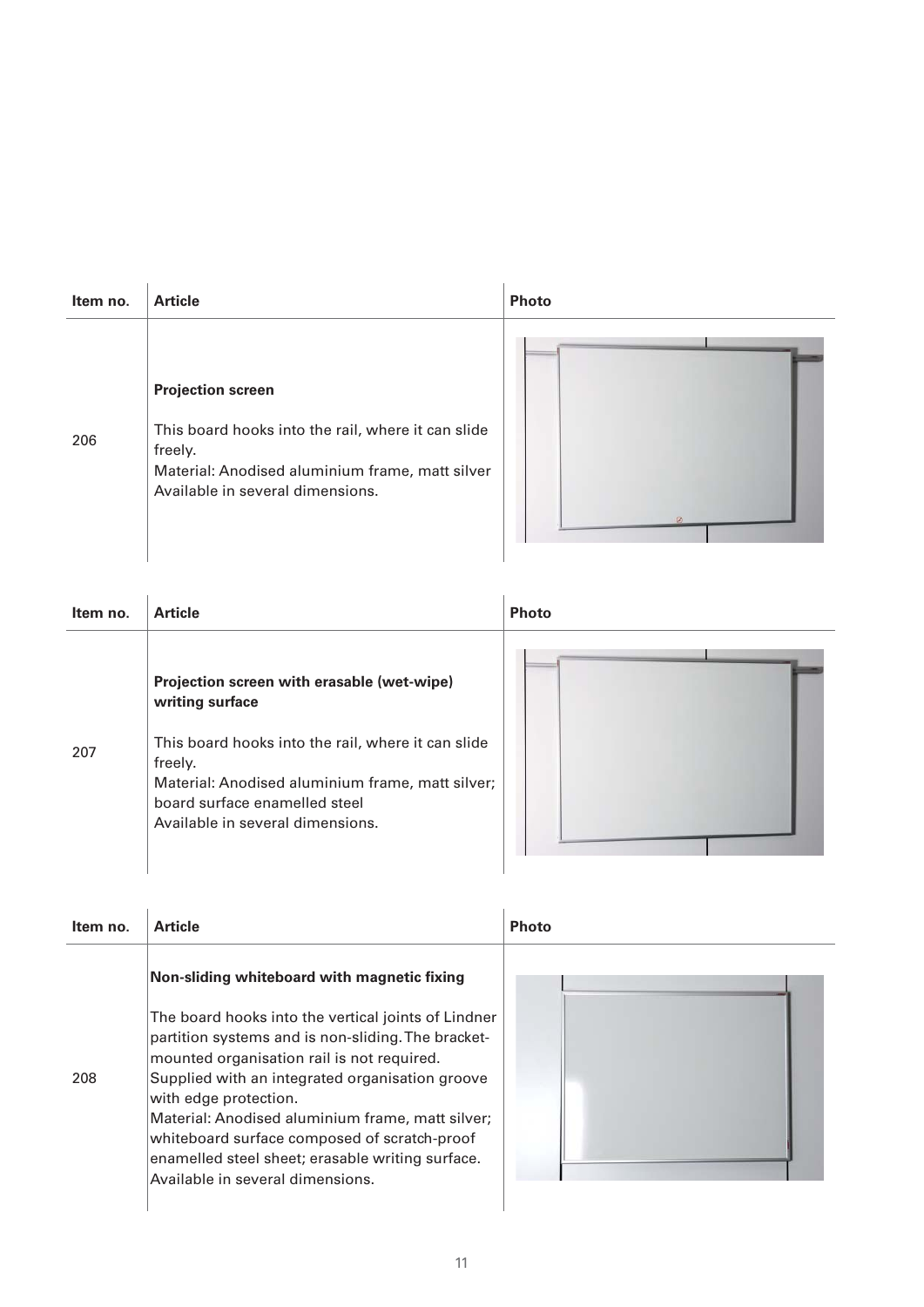| Item no. | <b>Article</b>                                                                                                                                                                                                                                                                                                                                                                                           | <b>Photo</b> |
|----------|----------------------------------------------------------------------------------------------------------------------------------------------------------------------------------------------------------------------------------------------------------------------------------------------------------------------------------------------------------------------------------------------------------|--------------|
| 209      | Non-sliding fabric (pin)board*<br>The board attaches to the perforations in the<br>vertical joints of Lindner partition systems and is<br>non-sliding. The bracket-mounted organisation<br>rail is not required. Supplied with an integrated<br>storage groove with edge protection.<br>Material: Anodised aluminium frame, matt silver<br>*Please choose fabric colour; see<br>colour codes on page 16. |              |
|          | Available in several dimensions.                                                                                                                                                                                                                                                                                                                                                                         |              |

| Item no. | <b>Article</b>                                                                                                                                                                                                                       | <b>Photo</b> |
|----------|--------------------------------------------------------------------------------------------------------------------------------------------------------------------------------------------------------------------------------------|--------------|
| 210      | <b>Storage tray for sliding boards</b><br>Bolts on to the underside of the board.<br>Usable for both one- and double-sided sliding<br>boards.<br>Material: Anodised aluminium, matt silver<br>Available to fit several board widths. |              |

| Item no. | <b>Article</b>                                                                                                                                                                                                                            | <b>Photo</b> |
|----------|-------------------------------------------------------------------------------------------------------------------------------------------------------------------------------------------------------------------------------------------|--------------|
| 211      | Storage rail for one-sided sliding boards<br>Mounted directly under the edge of the sliding<br>board.<br>Usable only for one-sided sliding boards.<br>Material: Anodised aluminium, matt silver<br>Available to fit several board widths. |              |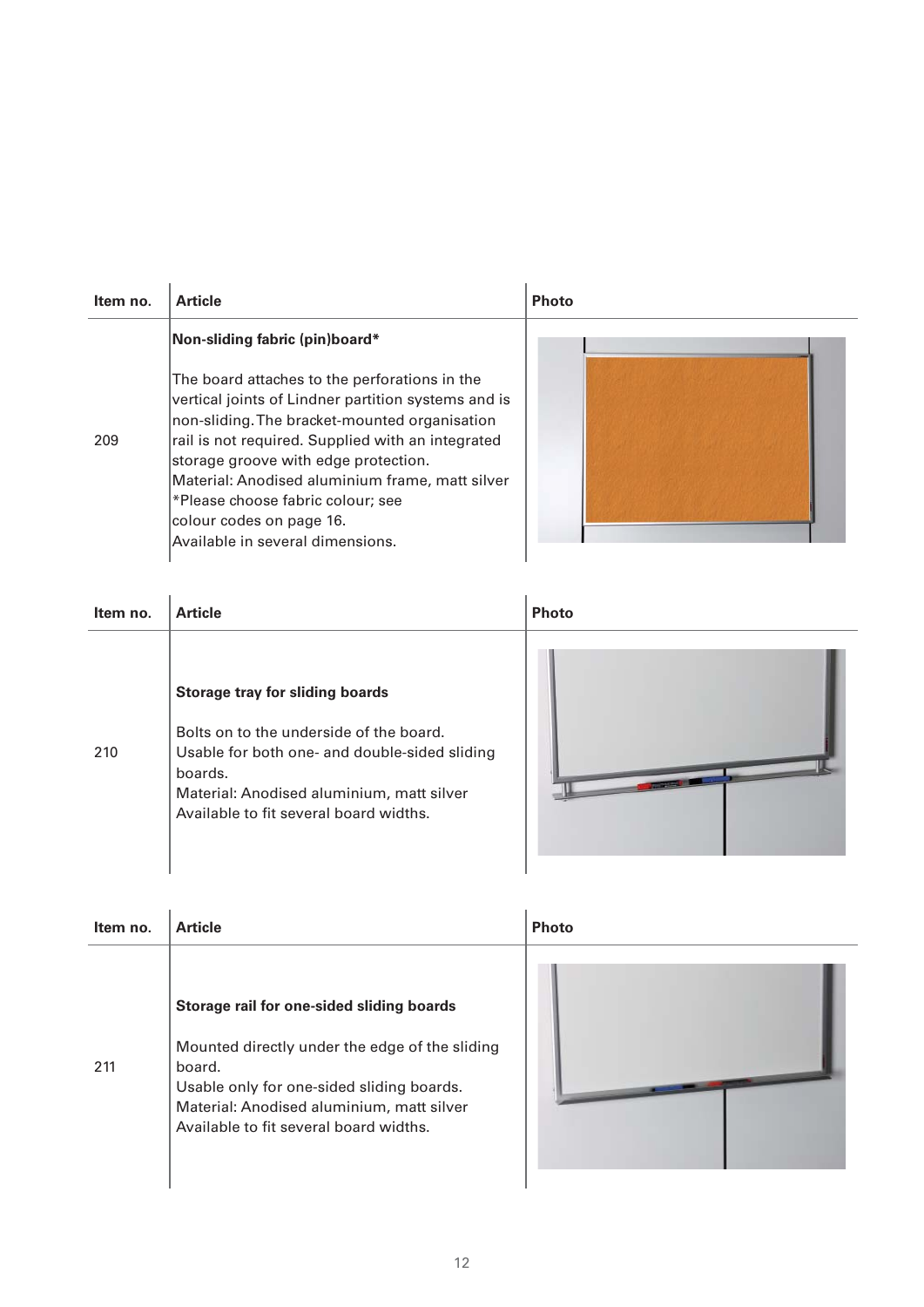| Item no. | <b>Article</b>                                                                                                                                                                                                           | <b>Photo</b> |
|----------|--------------------------------------------------------------------------------------------------------------------------------------------------------------------------------------------------------------------------|--------------|
| 212      | <b>Flipchart clip rail</b><br>Magnetic clip rail, which is attached to a<br>magnetic board. The paper cannot be folded over<br>the top.<br>Flipchart paper is not included.<br>Material: Anodised aluminium, matt silver |              |

| Item no. | <b>Article</b>                                                                                                                                                     | <b>Photo</b> |
|----------|--------------------------------------------------------------------------------------------------------------------------------------------------------------------|--------------|
| 213      | <b>Storage rack</b><br>Hooks into the rail.<br>Rack can take loads of up to 2 kg.<br>Material: Anodised aluminium, matt silver<br>Available in several dimensions. |              |

| Item no. | <b>Article</b>                                                                             | <b>Photo</b> |
|----------|--------------------------------------------------------------------------------------------|--------------|
| 214      | <b>Cloakroom hook</b><br>Hooks into the rail.<br>Material: Anodised aluminium, matt silver |              |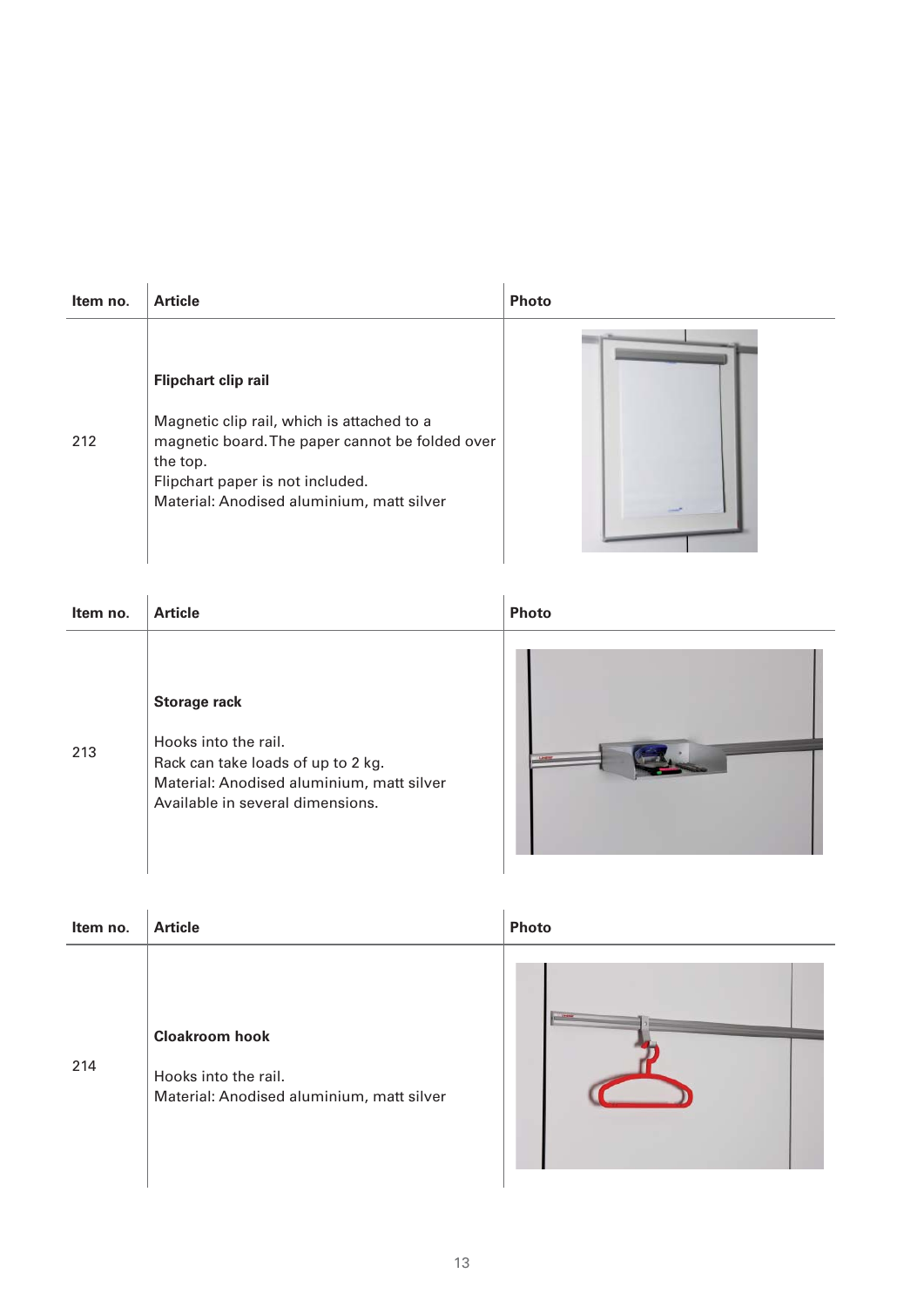| Item no. | <b>Article</b>                                                                             | Photo |
|----------|--------------------------------------------------------------------------------------------|-------|
| 215      | Single cloakroom hook<br>Hooks into the rail.<br>Material: Anodised aluminium, matt silver |       |

| Item no. | <b>Article</b>                            | Photo                                                                                                                                                                                                                                                                                                                                                                       |
|----------|-------------------------------------------|-----------------------------------------------------------------------------------------------------------------------------------------------------------------------------------------------------------------------------------------------------------------------------------------------------------------------------------------------------------------------------|
| 216      | <b>Chart clip</b><br>Hooks into the rail. | $\frac{1}{2} \sum_{i=1}^n \frac{1}{2} \sum_{i=1}^n \frac{1}{2} \sum_{i=1}^n \frac{1}{2} \sum_{i=1}^n \frac{1}{2} \sum_{i=1}^n \frac{1}{2} \sum_{i=1}^n \frac{1}{2} \sum_{i=1}^n \frac{1}{2} \sum_{i=1}^n \frac{1}{2} \sum_{i=1}^n \frac{1}{2} \sum_{i=1}^n \frac{1}{2} \sum_{i=1}^n \frac{1}{2} \sum_{i=1}^n \frac{1}{2} \sum_{i=1}^n \frac{1}{2} \sum_{i=$<br><b>Shown</b> |

| Item no. | <b>Article</b>                       | Photo   |
|----------|--------------------------------------|---------|
| 217      | Hook<br>Plastic hook for wall rails. | Lindner |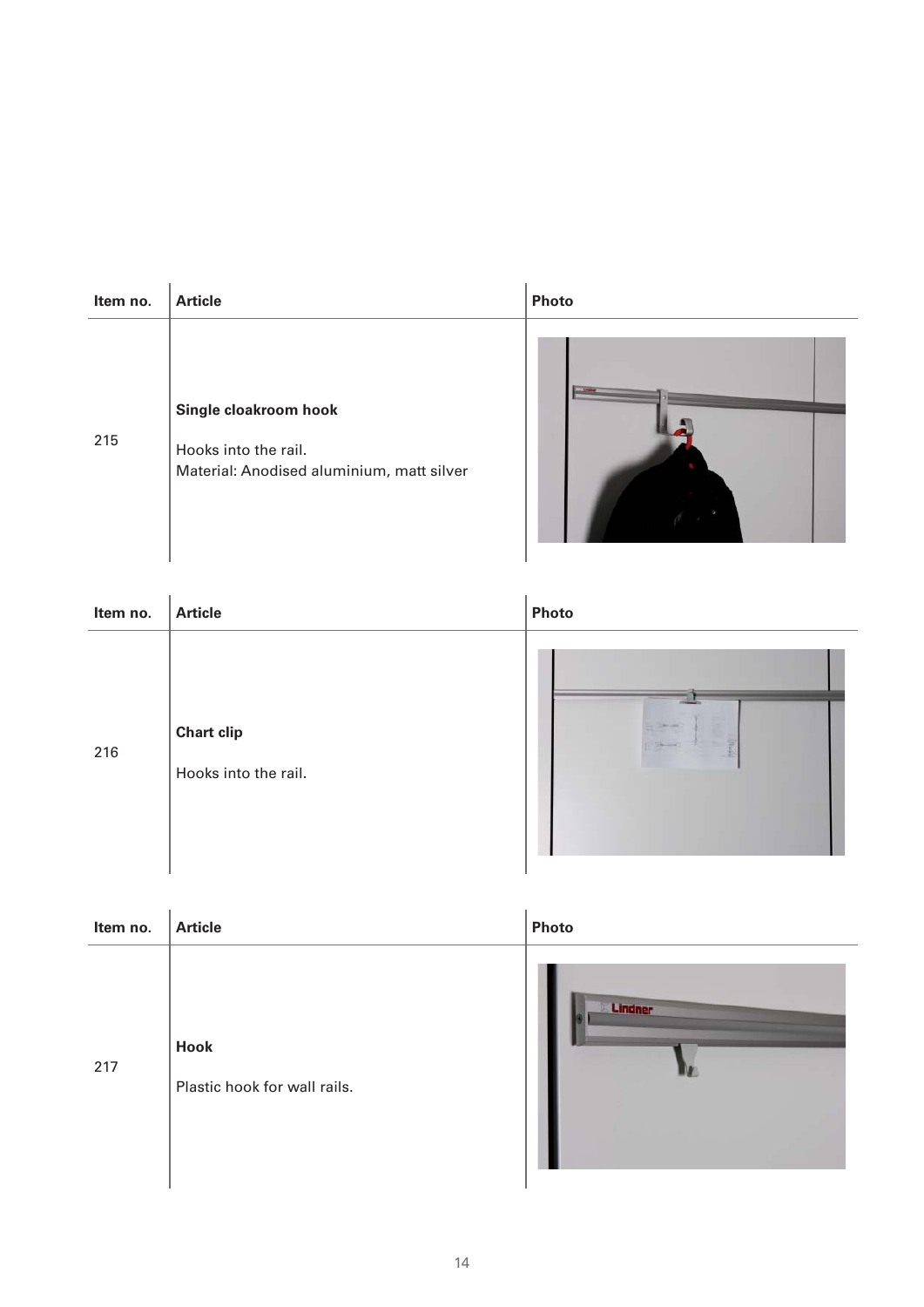| Item no. | <b>Article</b>                                                                                                                                                                                                | <b>Photo</b> |
|----------|---------------------------------------------------------------------------------------------------------------------------------------------------------------------------------------------------------------|--------------|
| 218      | <b>Starter set</b><br>Contents:<br>1 board eraser<br>1 pack of 10 replacement eraser strips<br>1 spray bottle of cleaner<br>4 whiteboard markers<br>1 marker holder (magnetic)<br>20 assorted magnets (30 mm) |              |
|          | 20 assorted drawing pins                                                                                                                                                                                      |              |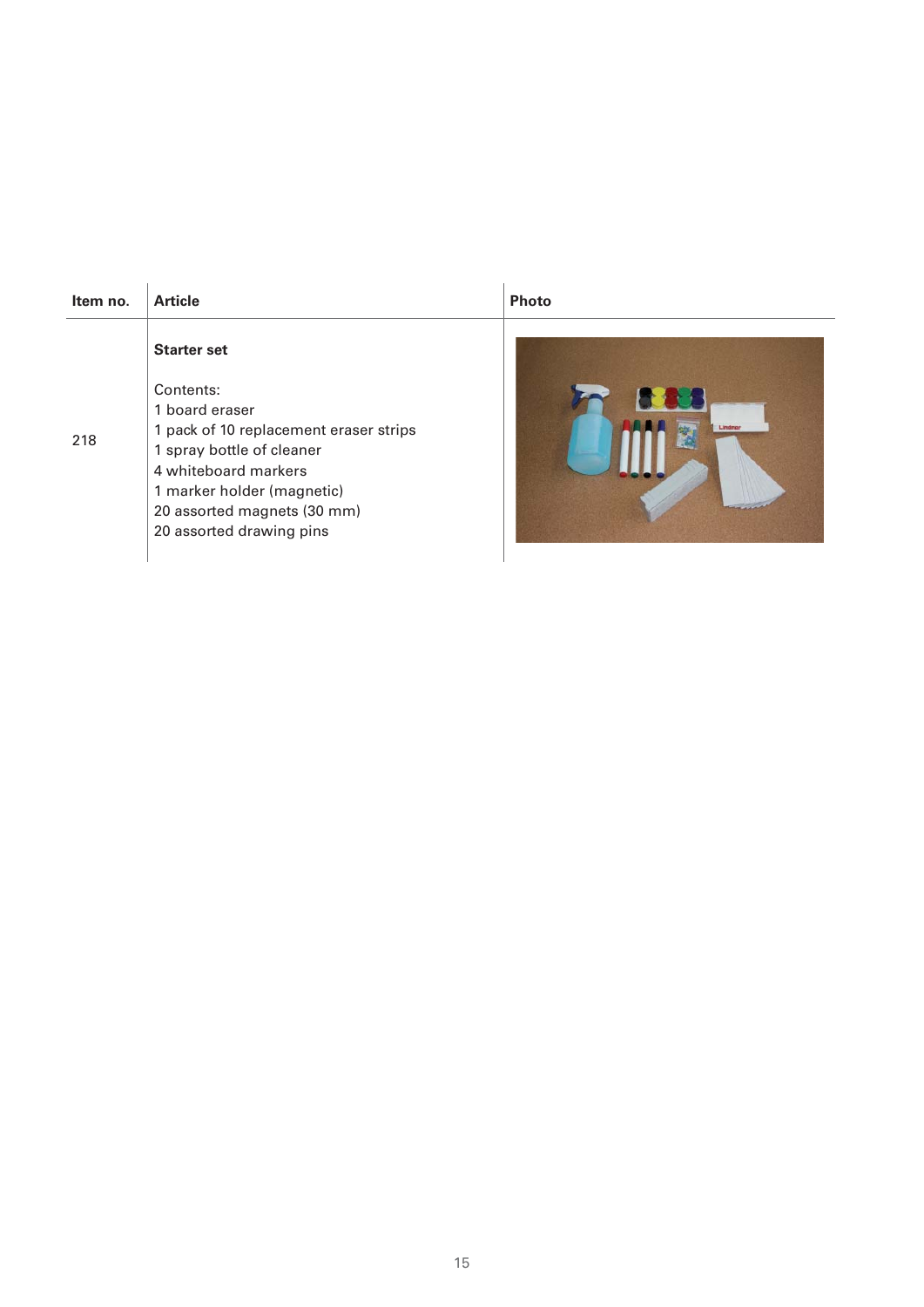| Colour      | Code no. |
|-------------|----------|
| White       | $*1$     |
| Light grey  | $*$ 2    |
| Anthracite  | $*3$     |
| Arctic blue | $*4$     |
| Violet      | $*5$     |
| Blue        | $*6$     |
| Green       | $*7$     |
| Orange      | $*8$     |
| Red         | $*g$     |
| Linen       | $*1$     |

### Colour codes for fabric-covered boards

### Colour codes for the decor strip

| Colour                              | Code no.         |
|-------------------------------------|------------------|
| White (similar to RAL 9003)         | DB <sub>01</sub> |
| Light grey (similar to RAL 7004)    | DB <sub>02</sub> |
| Quartz grey (similar to RAL 7039)   | DB <sub>03</sub> |
| Dahlia yellow (similar to RAL 1033) | DB <sub>04</sub> |
| Yellow (similar to RAL 1021)        | DB <sub>05</sub> |
| Blue green (similar to RAL 6004)    | DB <sub>06</sub> |
| Green (similar to RAL 6024)         | DB <sub>07</sub> |
| Orange (similar to RAL 2008)        | DB <sub>08</sub> |
| Red (similar to RAL 3000)           | DB <sub>09</sub> |
| Light red (similar to RAL 2002)     | <b>DB10</b>      |
| Purple red (similar to RAL 3004)    | <b>DB11</b>      |
| Gentian blue (similar to RAL 5010)  | <b>DB12</b>      |
| Blue (similar to RAL 5017)          | <b>DB13</b>      |
| Steel blue (similar to RAL 5011)    | <b>DB14</b>      |
| Brown (similar to RAL 8003)         | <b>DB15</b>      |
| Dark brown (similar to RAL 8014)    | <b>DB16</b>      |
| Black (similar to RAL 9005)         | <b>DB17</b>      |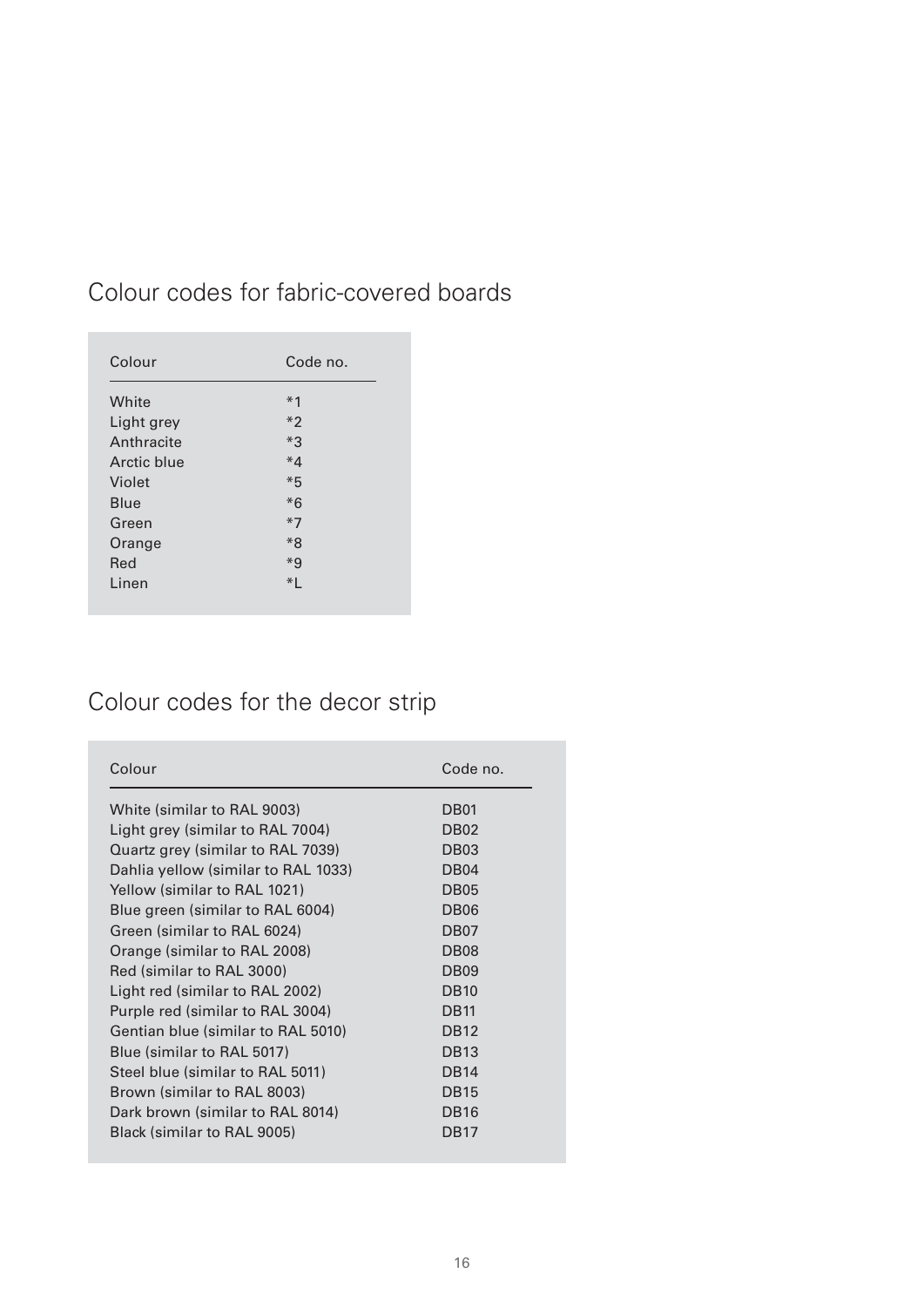## **Other accessories**

| Item no. | <b>Article</b>                                                           | Photo |
|----------|--------------------------------------------------------------------------|-------|
| 301      | Bracket hook system for coat hanger<br>Material: Stainless steel, buffed |       |

| Item no. | <b>Article</b>                                             | Photo |
|----------|------------------------------------------------------------|-------|
| 302      | <b>Cloakroom hook</b><br>Material: Stainless steel, buffed |       |

| Item no. | <b>Article</b>                                                                                                                                                                                                   | <b>Photo</b>                                                  |
|----------|------------------------------------------------------------------------------------------------------------------------------------------------------------------------------------------------------------------|---------------------------------------------------------------|
| 303      | Door sign for Lindner partition systems<br>(hook-in system)<br>This door sign hooks into the shelf perforations<br>in the vertical system joints.<br>Material: Anodised aluminium, matt silver;<br>acrylic glass | Lindner<br>NB.E3.2514<br><b>OVERNINHTON</b><br>CHRISTOPH REGO |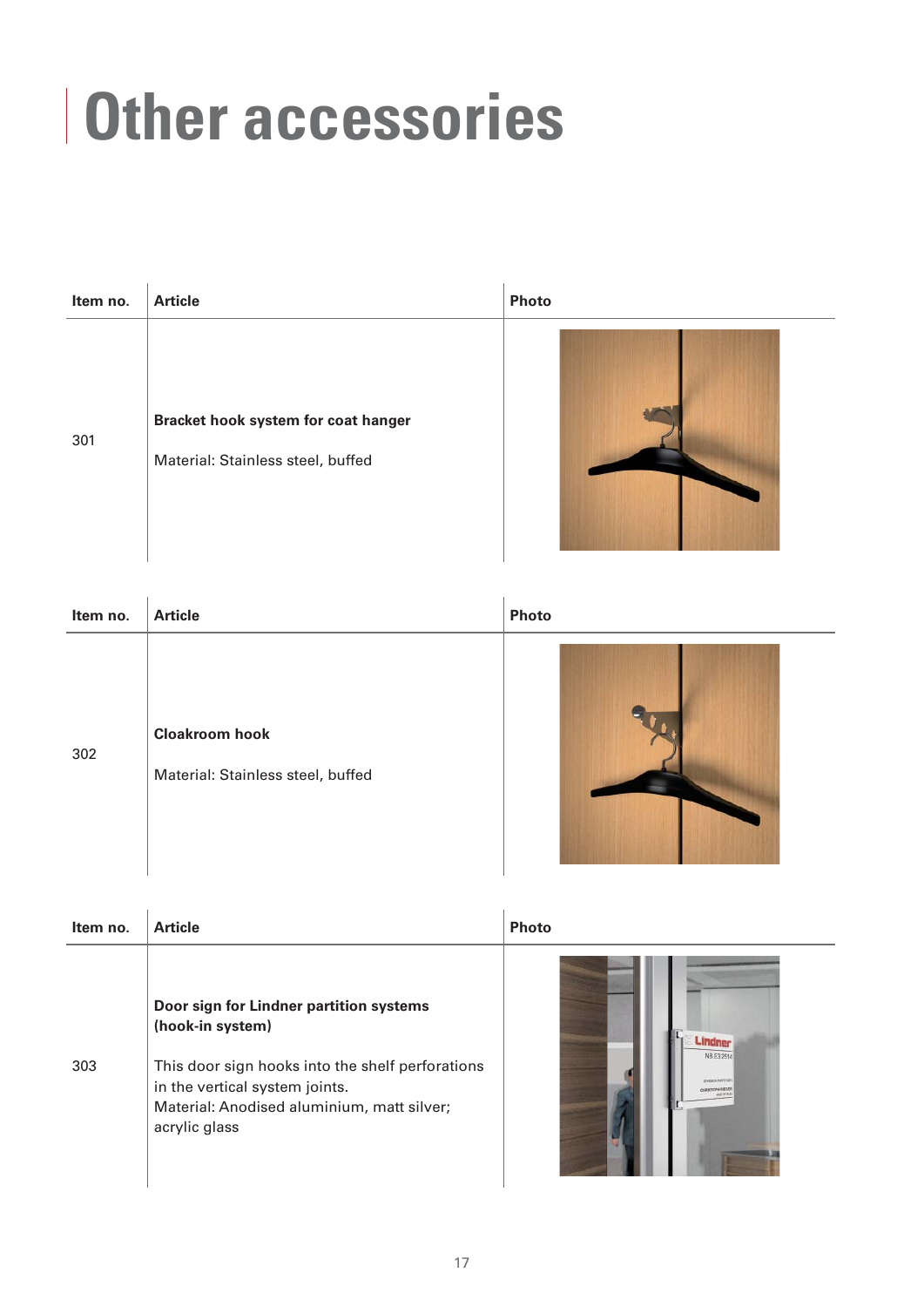| Item no. | <b>Article</b>                                                                                                                                                                                        | <b>Photo</b> |
|----------|-------------------------------------------------------------------------------------------------------------------------------------------------------------------------------------------------------|--------------|
| 304      | Door sign for Lindner partition systems<br>(screw fixing)<br>The door sign can be screwed onto a door frame,<br>wall panel or drywall.<br>Material: Anodised aluminium, matt silver;<br>acrylic glass | NB.E3.2721   |

| Item no. | <b>Article</b>                                                                                                                                                                                                                                             | <b>Photo</b> |
|----------|------------------------------------------------------------------------------------------------------------------------------------------------------------------------------------------------------------------------------------------------------------|--------------|
| 305      | <b>Picture hook</b><br>The picture hook is slipped over the upper edge<br>of the wall panel and is available for wall panels<br>with a thickness of 13 mm or 19 mm.<br>The picture hook can take loads of up to 5 kg.<br>Material: Stainless steel, buffed |              |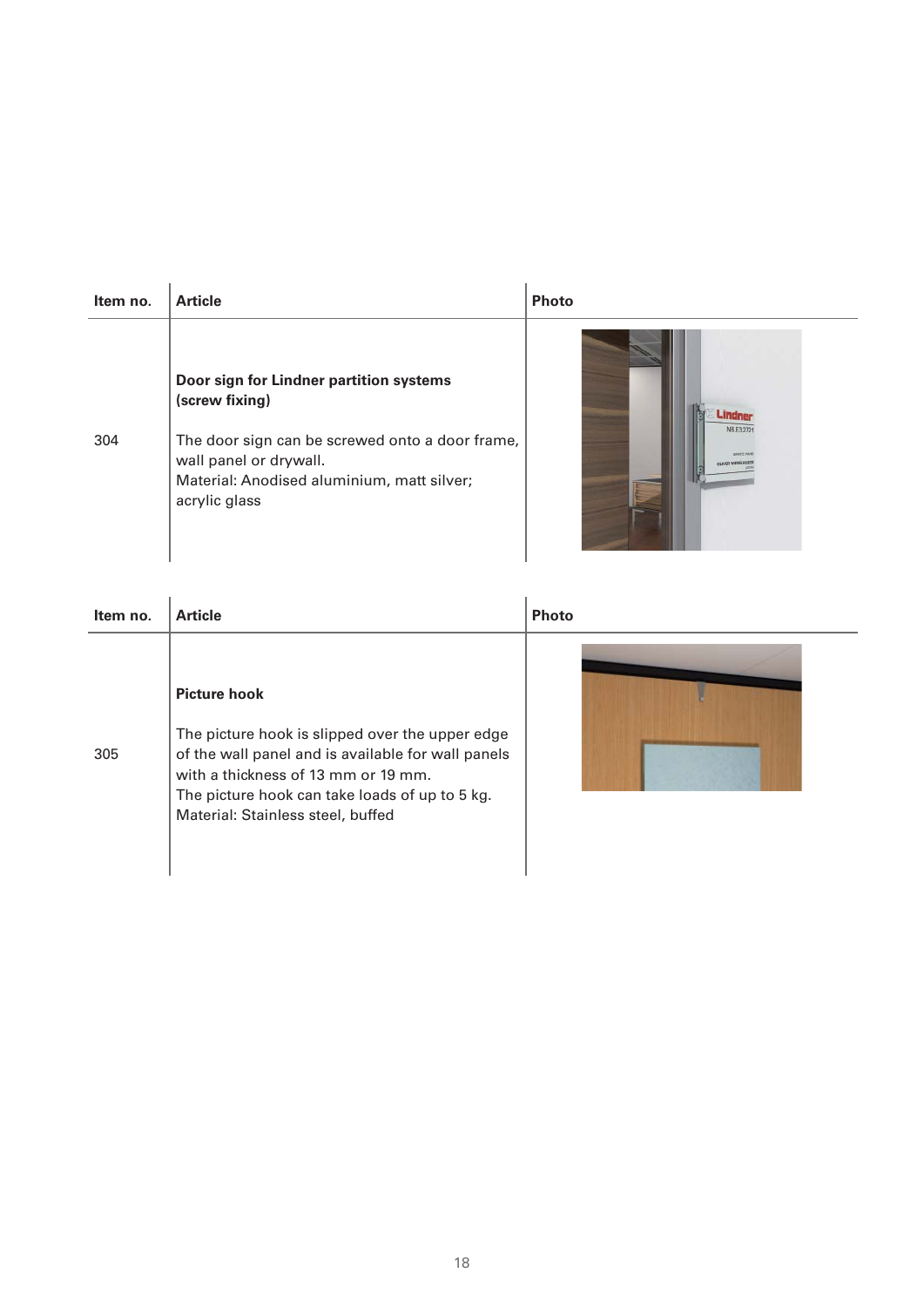# **Information**

### General conditions

No guarantee of availability is given for the products depicted in this brochure.

Details as given in this brochure are up-to-date and provide information about our products and their areas of application. Information is given without warranty, to the best of our knowledge and in consideration of relevant standards. For installation, follow the manufacturer's installation guidelines and the relevant standards. We reserve the right to make technical changes as a result of product developments.

Drawings and photos are for explanatory purposes only.

### Technical information

- Lindner partition systems can take loads of up to 40 kg/per linear metre of wall. This figure should be considered especially as regards the loads placed on storage modules.
- Consult an expert before placing storage modules near tee joints in walls.
- If storage modules are hooked into the shelf perforations of the vertical system joints, this may reduce the wall's sound protection qualities.
- Consult an expert before attaching storage modules to walls that are subject to fire safety regulations.
- Variations in colour and finish e.g. on anodised or powder-coated surfaces – occur normally during manufacture and cannot be used as reason for a complaint.

### Special solutions possible on a project-related basis